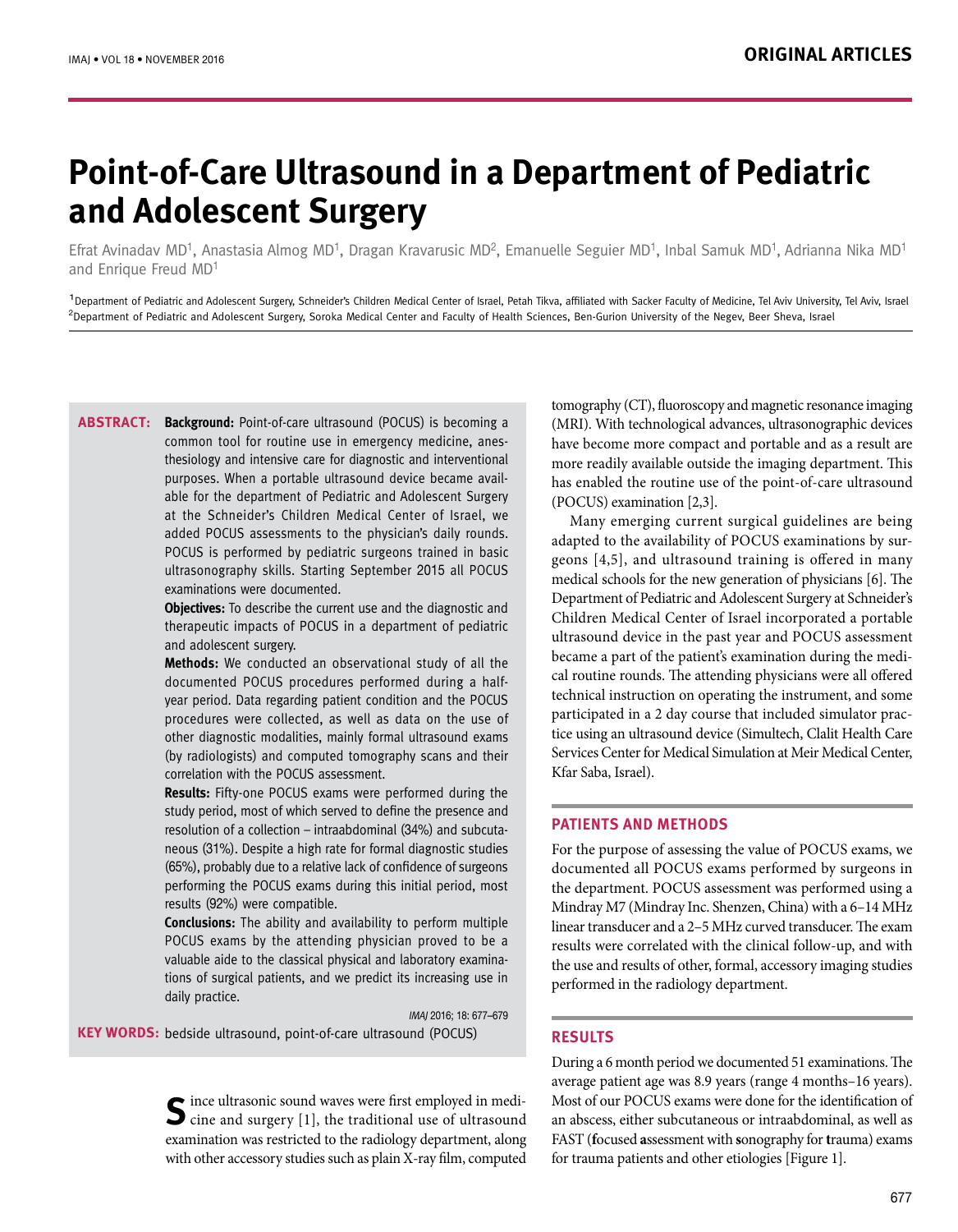





Most examinations demonstrated good correlation with the observed clinical follow-up [Figure 2]. Observed utilization of other accessory imaging examination varied with the suspected diagnosis [Figure 3], but the consistency remained high, also when compared with accessory imaging studies (formal ultrasound and CT scan) [Figure 4].

Some specific cases in which POCUS assessment provided a unique insight to a clinical problem are briefly described:

- • A 12 year old girl was admitted for a recurrent wound infection post-appendectomy performed in another hospital. POCUS on admission demonstrated an enterocutaneous fistula, confirmed by a CT scan performed the following morning. Pathological examination of the appendectomy specimen was consistent with the presence of inflammatory bowel disease.
- • A 2 year old boy continued to suffer bouts of mild abdominal pain after hydrostatic enema reduction of intussusception. A true intussusception was not demonstrated on POCUS; nonetheless, wall edema and an intraluminal finding were imaged. These elements were found to be an intussuscepted appendix on surgery.
- • A 2 year old boy with a known mesenteric cyst was admitted for elective laparoscopic surgery the night before his scheduled operation. The parents were concerned that the lesion may have disappeared, but POCUS confirmed the presence of the lesion and it was successfully removed the following morning.

**Figure 3.** Utilization of accessory studies



**Figure 4.** Consistency with accessory studies



# **DISCUSSION**

While formal ultrasound training is not yet an established practice in every medical specialty and in every institution, it is becoming increasingly common and the advantages of its rapid and accessible utilization are apparent. We therefore began to use a portable ultrasound device even though we had only basic training. As we have learned from observing our use of POCUS examinations, they supplement but do not replace the formal radiological examination. The convenience it offers is appealing for our routine practice, i.e., when formal radiological examination is not readily available, for a closer and frequent follow-up of a known or previously observed occult lesion (e.g., intraabdominal abscess), and as a confirmatory examination when clinical findings rule out a surgical condition (such as cellulitis vs. abscess).

One major concern with the increasing use of POCUS is the medico-legal implications of its use. The performing surgeon is not expected to perform a complete thorough sonographic examination as a trained radiologist since POCUS is used for specific conditions and as an adjunct to physical examination. Therefore, concern about missed diagnosis might arise. Indeed, our own studies do not show a 100% correlation with the formal studies, although higher than 90% for most examinations is a very satisfactory result considering the little formal training our staff had.

The fact that legal issues have not yet been fully defined in Israel should not prevent physicians from using the best tools available for the benefit of their patients. As shown in this series, generous use of accessory studies was still employed despite the valuable information gained from POCUS examinations, partly